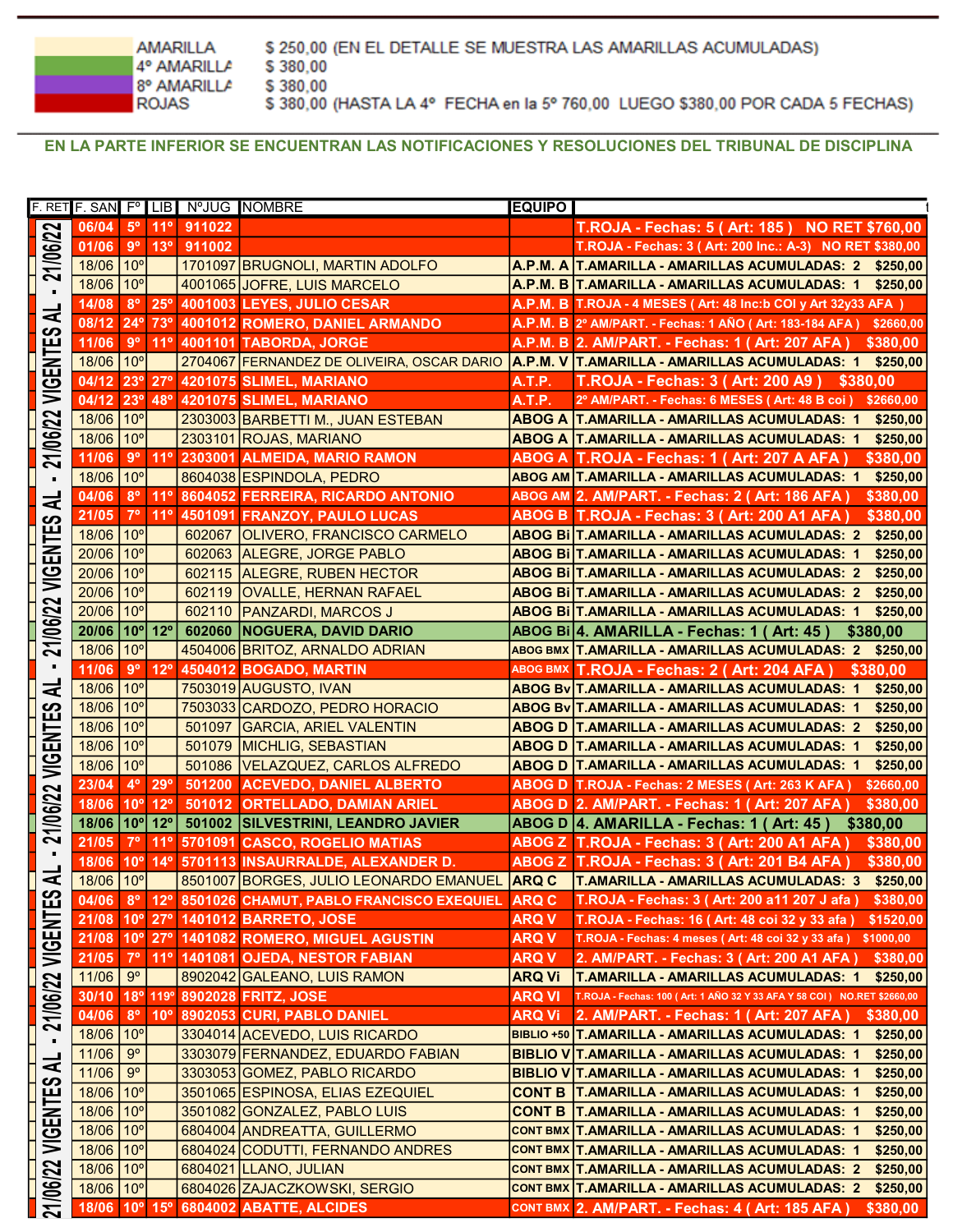**AMARILLA** \$380,00 4° AMARILLA 8° AMARILLA \$380,00 **ROJAS** 

\$250,00 (EN EL DETALLE SE MUESTRA LAS AMARILLAS ACUMULADAS) \$380,00 (HASTA LA 4° FECHA en la 5° 760,00 LUEGO \$380,00 POR CADA 5 FECHAS)

EN LA PARTE INFERIOR SE ENCUENTRAN LAS NOTIFICACIONES Y RESOLUCIONES DEL TRIBUNAL DE DISCIPLINA

| F. RET F. SAN Fº LIB NºJUG NOMBRE<br><b>EQUIPO</b><br>18/06 10°<br>4403013 MARIN, MARCELO<br>CONT Bv T.AMARILLA - AMARILLAS ACUMULADAS: 1<br>$\blacksquare$<br>18/06<br>10 <sup>o</sup><br>4403077<br>NEMANICH, JUAN PABLO<br>CONT By T.AMARILLA - AMARILLAS ACUMULADAS: 1<br>₹<br>$9^{\circ}$<br>11/06<br>402007<br><b>CORREA, MAURO</b><br><b>CONT C T.AMARILLA - AMARILLAS ACUMULADAS: 1</b><br>ဟ<br>ENTE<br>$9^{\circ}$<br>11/06<br>402009<br><b>FIORAVANTI, FLAVIO</b><br><b>CONT C T.AMARILLA - AMARILLAS ACUMULADAS: 1</b><br>$9^{\circ}$<br>11/06<br>402014<br><b>MICHLIG, SEBASTIAN</b><br><b>CONT C T.AMARILLA - AMARILLAS ACUMULADAS: 1</b><br>$\overline{\mathbb{S}}$<br>11°<br>$9^{\circ}$<br>11/06<br>301046<br><b>GIMENEZ, RODRIGO</b><br>CONT L3 2. AM/PART. - Fechas: 1 (Art: 207 AFA)<br>$9^{\circ}$<br>11°<br>11/06<br><b>AISEMBERG, IVAN RAUL</b><br>301031<br>CONT L3 4. AMARILLA - Fechas: 1 (Art: 45 COI)<br>21/06/22<br>$9^{\circ}$<br>11/06<br>6303086 CABALLERO, WALTER RUBEN<br>CONT L5-M T.AMARILLA - AMARILLAS ACUMULADAS: 3<br>20/06<br>10 <sup>o</sup><br>CONT LI T.AMARILLA - AMARILLAS ACUMULADAS: 1<br>8402006 DRI, ARIEL BERNABE<br>$9^{\circ}$<br>$7^{\circ}$<br>CONT LI T.ROJA - Fechas: 1 ( Art: 207 O AFA )<br>20/06<br>8402037 COLACILLI LEYENDA, MATIAS<br>21°<br>$26^\circ$<br>3001003 FRAGUEIRO, MARIANO GUSTAVO<br>20/11<br>CONT N 2. AM/PART. - Fechas: 4 (Art: 207 j afa)<br>₹<br>10 <sup>o</sup><br>18/06<br>6403097 DUARTE, GUSTAVO RAMON<br>CONT S   T.AMARILLA - AMARILLAS ACUMULADAS: 1<br>ဟ<br>18/06<br>10 <sup>o</sup><br>6403094 MARTINEZ, ROLANDO RAMON<br>CONT S   T.AMARILLA - AMARILLAS ACUMULADAS: 2<br>VIGENTE<br>$9^{\circ}$<br>11/06<br>4902003 MEDINA, DIEGO SEBASTIAN<br><b>ENF M</b><br>T.AMARILLA - AMARILLAS ACUMULADAS: 3<br>$9^{\circ}$<br>$11^{\circ}$<br>11/06<br>4902011 MELGAREJO, GUSTAVO GABRIEL<br><b>ENF M</b><br>2. AM/PART. - Fechas: 1 (Art: 207 AFA)<br>$9^{\circ}$<br>11/06<br>4101077 AGUIRRE, WALTER<br><b>ING A</b><br><b>T.AMARILLA - AMARILLAS ACUMULADAS: 1</b><br>$9^{\circ}$<br>11/06<br>4101080 CALATRONI, MARCELO DARIO<br><b>ING A</b><br><b>T.AMARILLA - AMARILLAS ACUMULADAS: 1</b><br>/06/22<br>$9^{\circ}$<br>$11^{\circ}$<br>11/06<br>4101066 GIMENEZ, MAURO NICOLAS<br><b>ING A</b><br>2. AM/PART. - Fechas: 1 (Art: 207 AFA)<br>$9^{\circ}$<br>11/06<br>$11^{\circ}$<br>4101017 TIMONIUK, MAURO JOSE<br><b>ING A</b><br>2. AM/PART. - Fechas: 1 (Art: 207 AFA)<br>21<br>04/06<br>$8^{\circ}$<br>5403082 BERNAD, GERMAN AMILCAR<br><b>ING A1</b><br>T.AMARILLA - AMARILLAS ACUMULADAS: 1<br>10 <sup>o</sup><br>18/06<br>5403077 LOPEZ, CRISTIAN FABIAN<br><b>ING A1</b><br><b>T.AMARILLA - AMARILLAS ACUMULADAS: 1</b><br>ミ<br>18/06<br>10 <sup>o</sup><br>3101004 RIANO, GONZALO ALBERTO<br><b>ING B</b><br><b>T.AMARILLA - AMARILLAS ACUMULADAS: 2</b><br>VIGENTES<br>18/06<br>$10^{\circ}$ 12°<br><b>ING B</b><br>3101086 MARINO, LUIS AMADO<br>4. AMARILLA - Fechas: 1 (Art: 45)<br>\$380,00<br>08/12<br>$24^{\circ}$<br><b>ING C</b><br>1901077 APARICIO, JUAN EDUARDO<br>T.AMARILLA - AMARILLAS ACUMULADAS: 1 N.RET \$250,00<br>24/07<br>$6^{\circ}$<br>$12^{\circ}$<br>1901082 SOSA, HORACIO FRANCISCO<br><b>ING C</b><br><b>T.ROJA - Fechas: 5 (Art: 215)</b><br><b>NO RET \$760,00</b><br>$8^{\circ}$<br>$14^{\circ}$<br><b>T.ROJA - Fechas: 5 (Art: 215)</b><br>07/08<br>1901082 SOSA, HORACIO FRANCISCO<br><b>ING C</b><br>\$760.00<br>$24^{\circ}$<br>$29^\circ$<br>T.ROJA - Fechas: 4 (Art: 207 J AFA)<br>21/06/22<br>08/12<br>1901003 LAGRANA, NESTOR F.<br><b>ING C</b><br>\$380.00<br>14/06<br>$7^\circ$<br>2502002 BONFIGLIO, LUCIANO GERMAN<br><b>ING DT</b><br>T.AMARILLA - AMARILLAS ACUMULADAS: 1 NO RET \$250,00<br>$7^\circ$<br>2502005 FONTEINA, BRUNO<br>14/06<br><b>ING DT</b><br>T.AMARILLA - AMARILLAS ACUMULADAS: 1 NO RET \$250,00<br>$7^\circ$<br>14/06<br>2502013 SANTANDER, EDWARD ELADIO<br><b>ING DT</b><br>T.AMARILLA - AMARILLAS ACUMULADAS: 2 NO RET \$250,00<br>18/06<br>10 <sup>o</sup><br>2502015 BOBIS, ANDRES HECTOR<br><b>ING DT</b><br>T.AMARILLA - AMARILLAS ACUMULADAS: 1 \$250,00<br>긓<br>18/06<br>10 <sup>o</sup><br>2502005 FONTEINA, BRUNO<br><b>ING DT</b><br>ဟ<br>ய்<br>18/06<br>10 <sup>o</sup><br>2502019 SOTELO, FERNANDO OSCAR<br><b>ING DT</b><br>⊢<br>T.ROJA - Fechas: 20 (Art: 215) \$1900,00<br>04/09 12° 33°<br>2502073 GALARZA, GUILLERMO<br><b>ING DT</b><br><b>NIGEN</b><br>$9^{\circ}$<br>11/06<br>5301007 GOICOECHEA, PABLO FERNANDO<br><b>JUD</b><br>T.AMARILLA - AMARILLAS ACUMULADAS: 3<br>18/06<br>10 <sup>o</sup><br><b>JUD</b><br>T.AMARILLA - AMARILLAS ACUMULADAS: 2<br>5301060 COCERES, SEBASTIAN ANDRES<br>21/06/22<br>18/06<br>10 <sup>o</sup><br><b>JUD</b><br>5301013 PAEZ, CRISTIAN FRANCISCO<br><b>T.AMARILLA - AMARILLAS ACUMULADAS: 1</b><br>10 <sup>o</sup><br>18/06<br><b>MART M T.AMARILLA - AMARILLAS ACUMULADAS: 1</b><br>201018 SHORT, LEONARDO FABIAN<br>$12^{\circ}$<br>18/06<br>$10^{\circ}$<br>201086 RODRIGUEZ, LAUTARO OCTAVIO<br>MART M 2. AM/PART. - Fechas: 1 (Art: 207 A AFA)<br>$9^{\circ}$<br>11/06<br>4604004 ABDALA, EMILIO MARCELO<br>MED AV T.AMARILLA - AMARILLAS ACUMULADAS: 1<br>$\blacksquare$<br>$7^{\circ}$<br>$14^{\circ}$<br>4604066 DIAZ, CHRISTIAN<br>21/05<br>MED AV 2. AM/PART. - Fechas: 6 ( Art: 6 184-207-34-33 AFA )<br>₹<br>$9^{\circ}$<br>$12^{\circ}$<br>4704012 ROMERO, JOSE ALFREDO<br>11/06<br>MED B<br><b>T.ROJA - Fechas: 2 ( Art: 201 B 4 AFA )</b><br>တ<br><b>VIGENTES</b><br>04/06<br>$8^{\circ}$<br>5002012 ROMERO, SEBASTIAN<br>MED Mi   T.AMARILLA - AMARILLAS ACUMULADAS: 2<br>21/05<br>11 <sup>°</sup><br>$7^{\circ}$<br>5002064 ALVAREZ, PAULO MARCOS<br>T.ROJA - Fechas: 3 (Art: 201 A AFA)<br><b>MED Mi</b><br>11/06<br>$9^{\circ}$<br>$12^{\circ}$<br>5002075 MARCICO, CARLOS MARIA<br>2. AM/PART. - Fechas: 2 (Art: 204 AFA)<br><b>MED Mi</b><br>18/06<br>10 <sup>o</sup><br>2103072 BLANCO, HORACIO GREGORIO<br>MED Mv T.AMARILLA - AMARILLAS ACUMULADAS: 1<br>21/06/22<br>18/06<br>$10^{\circ}$<br>2103077 CARBONE, ENRIQUE<br>MED Mv   T.AMARILLA - AMARILLAS ACUMULADAS: 2 |  |  |  |  |                                               |
|----------------------------------------------------------------------------------------------------------------------------------------------------------------------------------------------------------------------------------------------------------------------------------------------------------------------------------------------------------------------------------------------------------------------------------------------------------------------------------------------------------------------------------------------------------------------------------------------------------------------------------------------------------------------------------------------------------------------------------------------------------------------------------------------------------------------------------------------------------------------------------------------------------------------------------------------------------------------------------------------------------------------------------------------------------------------------------------------------------------------------------------------------------------------------------------------------------------------------------------------------------------------------------------------------------------------------------------------------------------------------------------------------------------------------------------------------------------------------------------------------------------------------------------------------------------------------------------------------------------------------------------------------------------------------------------------------------------------------------------------------------------------------------------------------------------------------------------------------------------------------------------------------------------------------------------------------------------------------------------------------------------------------------------------------------------------------------------------------------------------------------------------------------------------------------------------------------------------------------------------------------------------------------------------------------------------------------------------------------------------------------------------------------------------------------------------------------------------------------------------------------------------------------------------------------------------------------------------------------------------------------------------------------------------------------------------------------------------------------------------------------------------------------------------------------------------------------------------------------------------------------------------------------------------------------------------------------------------------------------------------------------------------------------------------------------------------------------------------------------------------------------------------------------------------------------------------------------------------------------------------------------------------------------------------------------------------------------------------------------------------------------------------------------------------------------------------------------------------------------------------------------------------------------------------------------------------------------------------------------------------------------------------------------------------------------------------------------------------------------------------------------------------------------------------------------------------------------------------------------------------------------------------------------------------------------------------------------------------------------------------------------------------------------------------------------------------------------------------------------------------------------------------------------------------------------------------------------------------------------------------------------------------------------------------------------------------------------------------------------------------------------------------------------------------------------------------------------------------------------------------------------------------------------------------------------------------------------------------------------------------------------------------------------------------------------------------------------------------------------------------------------------------------------------------------------------------------------------------------------------------------------------------------------------------------------------------------------------------------------------------------------------------------------------------------------------------------------------------------------------------------------------------------------------------------------------------------------------------------------------------------------------------------------------------------------------------------------------------------------------------------------------------------------------------------------------------------------------------------------------------------------------------------------------------------------------------------------------------------------------------------------------------------------------------------------------------------------------------------------------------------------------------------------------------------------------------------------------------------------------------------------------------------------------------------------------------------------------------------------------------------------------------------------------------------------------------------------------------------------------------------|--|--|--|--|-----------------------------------------------|
|                                                                                                                                                                                                                                                                                                                                                                                                                                                                                                                                                                                                                                                                                                                                                                                                                                                                                                                                                                                                                                                                                                                                                                                                                                                                                                                                                                                                                                                                                                                                                                                                                                                                                                                                                                                                                                                                                                                                                                                                                                                                                                                                                                                                                                                                                                                                                                                                                                                                                                                                                                                                                                                                                                                                                                                                                                                                                                                                                                                                                                                                                                                                                                                                                                                                                                                                                                                                                                                                                                                                                                                                                                                                                                                                                                                                                                                                                                                                                                                                                                                                                                                                                                                                                                                                                                                                                                                                                                                                                                                                                                                                                                                                                                                                                                                                                                                                                                                                                                                                                                                                                                                                                                                                                                                                                                                                                                                                                                                                                                                                                                                                                                                                                                                                                                                                                                                                                                                                                                                                                                                                                                                                  |  |  |  |  |                                               |
|                                                                                                                                                                                                                                                                                                                                                                                                                                                                                                                                                                                                                                                                                                                                                                                                                                                                                                                                                                                                                                                                                                                                                                                                                                                                                                                                                                                                                                                                                                                                                                                                                                                                                                                                                                                                                                                                                                                                                                                                                                                                                                                                                                                                                                                                                                                                                                                                                                                                                                                                                                                                                                                                                                                                                                                                                                                                                                                                                                                                                                                                                                                                                                                                                                                                                                                                                                                                                                                                                                                                                                                                                                                                                                                                                                                                                                                                                                                                                                                                                                                                                                                                                                                                                                                                                                                                                                                                                                                                                                                                                                                                                                                                                                                                                                                                                                                                                                                                                                                                                                                                                                                                                                                                                                                                                                                                                                                                                                                                                                                                                                                                                                                                                                                                                                                                                                                                                                                                                                                                                                                                                                                                  |  |  |  |  | \$250,00                                      |
|                                                                                                                                                                                                                                                                                                                                                                                                                                                                                                                                                                                                                                                                                                                                                                                                                                                                                                                                                                                                                                                                                                                                                                                                                                                                                                                                                                                                                                                                                                                                                                                                                                                                                                                                                                                                                                                                                                                                                                                                                                                                                                                                                                                                                                                                                                                                                                                                                                                                                                                                                                                                                                                                                                                                                                                                                                                                                                                                                                                                                                                                                                                                                                                                                                                                                                                                                                                                                                                                                                                                                                                                                                                                                                                                                                                                                                                                                                                                                                                                                                                                                                                                                                                                                                                                                                                                                                                                                                                                                                                                                                                                                                                                                                                                                                                                                                                                                                                                                                                                                                                                                                                                                                                                                                                                                                                                                                                                                                                                                                                                                                                                                                                                                                                                                                                                                                                                                                                                                                                                                                                                                                                                  |  |  |  |  | \$250,00                                      |
|                                                                                                                                                                                                                                                                                                                                                                                                                                                                                                                                                                                                                                                                                                                                                                                                                                                                                                                                                                                                                                                                                                                                                                                                                                                                                                                                                                                                                                                                                                                                                                                                                                                                                                                                                                                                                                                                                                                                                                                                                                                                                                                                                                                                                                                                                                                                                                                                                                                                                                                                                                                                                                                                                                                                                                                                                                                                                                                                                                                                                                                                                                                                                                                                                                                                                                                                                                                                                                                                                                                                                                                                                                                                                                                                                                                                                                                                                                                                                                                                                                                                                                                                                                                                                                                                                                                                                                                                                                                                                                                                                                                                                                                                                                                                                                                                                                                                                                                                                                                                                                                                                                                                                                                                                                                                                                                                                                                                                                                                                                                                                                                                                                                                                                                                                                                                                                                                                                                                                                                                                                                                                                                                  |  |  |  |  | \$250.00                                      |
|                                                                                                                                                                                                                                                                                                                                                                                                                                                                                                                                                                                                                                                                                                                                                                                                                                                                                                                                                                                                                                                                                                                                                                                                                                                                                                                                                                                                                                                                                                                                                                                                                                                                                                                                                                                                                                                                                                                                                                                                                                                                                                                                                                                                                                                                                                                                                                                                                                                                                                                                                                                                                                                                                                                                                                                                                                                                                                                                                                                                                                                                                                                                                                                                                                                                                                                                                                                                                                                                                                                                                                                                                                                                                                                                                                                                                                                                                                                                                                                                                                                                                                                                                                                                                                                                                                                                                                                                                                                                                                                                                                                                                                                                                                                                                                                                                                                                                                                                                                                                                                                                                                                                                                                                                                                                                                                                                                                                                                                                                                                                                                                                                                                                                                                                                                                                                                                                                                                                                                                                                                                                                                                                  |  |  |  |  | \$250,00                                      |
|                                                                                                                                                                                                                                                                                                                                                                                                                                                                                                                                                                                                                                                                                                                                                                                                                                                                                                                                                                                                                                                                                                                                                                                                                                                                                                                                                                                                                                                                                                                                                                                                                                                                                                                                                                                                                                                                                                                                                                                                                                                                                                                                                                                                                                                                                                                                                                                                                                                                                                                                                                                                                                                                                                                                                                                                                                                                                                                                                                                                                                                                                                                                                                                                                                                                                                                                                                                                                                                                                                                                                                                                                                                                                                                                                                                                                                                                                                                                                                                                                                                                                                                                                                                                                                                                                                                                                                                                                                                                                                                                                                                                                                                                                                                                                                                                                                                                                                                                                                                                                                                                                                                                                                                                                                                                                                                                                                                                                                                                                                                                                                                                                                                                                                                                                                                                                                                                                                                                                                                                                                                                                                                                  |  |  |  |  | \$250,00                                      |
|                                                                                                                                                                                                                                                                                                                                                                                                                                                                                                                                                                                                                                                                                                                                                                                                                                                                                                                                                                                                                                                                                                                                                                                                                                                                                                                                                                                                                                                                                                                                                                                                                                                                                                                                                                                                                                                                                                                                                                                                                                                                                                                                                                                                                                                                                                                                                                                                                                                                                                                                                                                                                                                                                                                                                                                                                                                                                                                                                                                                                                                                                                                                                                                                                                                                                                                                                                                                                                                                                                                                                                                                                                                                                                                                                                                                                                                                                                                                                                                                                                                                                                                                                                                                                                                                                                                                                                                                                                                                                                                                                                                                                                                                                                                                                                                                                                                                                                                                                                                                                                                                                                                                                                                                                                                                                                                                                                                                                                                                                                                                                                                                                                                                                                                                                                                                                                                                                                                                                                                                                                                                                                                                  |  |  |  |  | \$380,00                                      |
|                                                                                                                                                                                                                                                                                                                                                                                                                                                                                                                                                                                                                                                                                                                                                                                                                                                                                                                                                                                                                                                                                                                                                                                                                                                                                                                                                                                                                                                                                                                                                                                                                                                                                                                                                                                                                                                                                                                                                                                                                                                                                                                                                                                                                                                                                                                                                                                                                                                                                                                                                                                                                                                                                                                                                                                                                                                                                                                                                                                                                                                                                                                                                                                                                                                                                                                                                                                                                                                                                                                                                                                                                                                                                                                                                                                                                                                                                                                                                                                                                                                                                                                                                                                                                                                                                                                                                                                                                                                                                                                                                                                                                                                                                                                                                                                                                                                                                                                                                                                                                                                                                                                                                                                                                                                                                                                                                                                                                                                                                                                                                                                                                                                                                                                                                                                                                                                                                                                                                                                                                                                                                                                                  |  |  |  |  | \$380,00                                      |
|                                                                                                                                                                                                                                                                                                                                                                                                                                                                                                                                                                                                                                                                                                                                                                                                                                                                                                                                                                                                                                                                                                                                                                                                                                                                                                                                                                                                                                                                                                                                                                                                                                                                                                                                                                                                                                                                                                                                                                                                                                                                                                                                                                                                                                                                                                                                                                                                                                                                                                                                                                                                                                                                                                                                                                                                                                                                                                                                                                                                                                                                                                                                                                                                                                                                                                                                                                                                                                                                                                                                                                                                                                                                                                                                                                                                                                                                                                                                                                                                                                                                                                                                                                                                                                                                                                                                                                                                                                                                                                                                                                                                                                                                                                                                                                                                                                                                                                                                                                                                                                                                                                                                                                                                                                                                                                                                                                                                                                                                                                                                                                                                                                                                                                                                                                                                                                                                                                                                                                                                                                                                                                                                  |  |  |  |  | \$250,00                                      |
|                                                                                                                                                                                                                                                                                                                                                                                                                                                                                                                                                                                                                                                                                                                                                                                                                                                                                                                                                                                                                                                                                                                                                                                                                                                                                                                                                                                                                                                                                                                                                                                                                                                                                                                                                                                                                                                                                                                                                                                                                                                                                                                                                                                                                                                                                                                                                                                                                                                                                                                                                                                                                                                                                                                                                                                                                                                                                                                                                                                                                                                                                                                                                                                                                                                                                                                                                                                                                                                                                                                                                                                                                                                                                                                                                                                                                                                                                                                                                                                                                                                                                                                                                                                                                                                                                                                                                                                                                                                                                                                                                                                                                                                                                                                                                                                                                                                                                                                                                                                                                                                                                                                                                                                                                                                                                                                                                                                                                                                                                                                                                                                                                                                                                                                                                                                                                                                                                                                                                                                                                                                                                                                                  |  |  |  |  | \$250,00                                      |
|                                                                                                                                                                                                                                                                                                                                                                                                                                                                                                                                                                                                                                                                                                                                                                                                                                                                                                                                                                                                                                                                                                                                                                                                                                                                                                                                                                                                                                                                                                                                                                                                                                                                                                                                                                                                                                                                                                                                                                                                                                                                                                                                                                                                                                                                                                                                                                                                                                                                                                                                                                                                                                                                                                                                                                                                                                                                                                                                                                                                                                                                                                                                                                                                                                                                                                                                                                                                                                                                                                                                                                                                                                                                                                                                                                                                                                                                                                                                                                                                                                                                                                                                                                                                                                                                                                                                                                                                                                                                                                                                                                                                                                                                                                                                                                                                                                                                                                                                                                                                                                                                                                                                                                                                                                                                                                                                                                                                                                                                                                                                                                                                                                                                                                                                                                                                                                                                                                                                                                                                                                                                                                                                  |  |  |  |  | \$380,00                                      |
|                                                                                                                                                                                                                                                                                                                                                                                                                                                                                                                                                                                                                                                                                                                                                                                                                                                                                                                                                                                                                                                                                                                                                                                                                                                                                                                                                                                                                                                                                                                                                                                                                                                                                                                                                                                                                                                                                                                                                                                                                                                                                                                                                                                                                                                                                                                                                                                                                                                                                                                                                                                                                                                                                                                                                                                                                                                                                                                                                                                                                                                                                                                                                                                                                                                                                                                                                                                                                                                                                                                                                                                                                                                                                                                                                                                                                                                                                                                                                                                                                                                                                                                                                                                                                                                                                                                                                                                                                                                                                                                                                                                                                                                                                                                                                                                                                                                                                                                                                                                                                                                                                                                                                                                                                                                                                                                                                                                                                                                                                                                                                                                                                                                                                                                                                                                                                                                                                                                                                                                                                                                                                                                                  |  |  |  |  | \$380,00                                      |
|                                                                                                                                                                                                                                                                                                                                                                                                                                                                                                                                                                                                                                                                                                                                                                                                                                                                                                                                                                                                                                                                                                                                                                                                                                                                                                                                                                                                                                                                                                                                                                                                                                                                                                                                                                                                                                                                                                                                                                                                                                                                                                                                                                                                                                                                                                                                                                                                                                                                                                                                                                                                                                                                                                                                                                                                                                                                                                                                                                                                                                                                                                                                                                                                                                                                                                                                                                                                                                                                                                                                                                                                                                                                                                                                                                                                                                                                                                                                                                                                                                                                                                                                                                                                                                                                                                                                                                                                                                                                                                                                                                                                                                                                                                                                                                                                                                                                                                                                                                                                                                                                                                                                                                                                                                                                                                                                                                                                                                                                                                                                                                                                                                                                                                                                                                                                                                                                                                                                                                                                                                                                                                                                  |  |  |  |  | \$250,00                                      |
|                                                                                                                                                                                                                                                                                                                                                                                                                                                                                                                                                                                                                                                                                                                                                                                                                                                                                                                                                                                                                                                                                                                                                                                                                                                                                                                                                                                                                                                                                                                                                                                                                                                                                                                                                                                                                                                                                                                                                                                                                                                                                                                                                                                                                                                                                                                                                                                                                                                                                                                                                                                                                                                                                                                                                                                                                                                                                                                                                                                                                                                                                                                                                                                                                                                                                                                                                                                                                                                                                                                                                                                                                                                                                                                                                                                                                                                                                                                                                                                                                                                                                                                                                                                                                                                                                                                                                                                                                                                                                                                                                                                                                                                                                                                                                                                                                                                                                                                                                                                                                                                                                                                                                                                                                                                                                                                                                                                                                                                                                                                                                                                                                                                                                                                                                                                                                                                                                                                                                                                                                                                                                                                                  |  |  |  |  | \$250,00                                      |
|                                                                                                                                                                                                                                                                                                                                                                                                                                                                                                                                                                                                                                                                                                                                                                                                                                                                                                                                                                                                                                                                                                                                                                                                                                                                                                                                                                                                                                                                                                                                                                                                                                                                                                                                                                                                                                                                                                                                                                                                                                                                                                                                                                                                                                                                                                                                                                                                                                                                                                                                                                                                                                                                                                                                                                                                                                                                                                                                                                                                                                                                                                                                                                                                                                                                                                                                                                                                                                                                                                                                                                                                                                                                                                                                                                                                                                                                                                                                                                                                                                                                                                                                                                                                                                                                                                                                                                                                                                                                                                                                                                                                                                                                                                                                                                                                                                                                                                                                                                                                                                                                                                                                                                                                                                                                                                                                                                                                                                                                                                                                                                                                                                                                                                                                                                                                                                                                                                                                                                                                                                                                                                                                  |  |  |  |  | \$250,00                                      |
|                                                                                                                                                                                                                                                                                                                                                                                                                                                                                                                                                                                                                                                                                                                                                                                                                                                                                                                                                                                                                                                                                                                                                                                                                                                                                                                                                                                                                                                                                                                                                                                                                                                                                                                                                                                                                                                                                                                                                                                                                                                                                                                                                                                                                                                                                                                                                                                                                                                                                                                                                                                                                                                                                                                                                                                                                                                                                                                                                                                                                                                                                                                                                                                                                                                                                                                                                                                                                                                                                                                                                                                                                                                                                                                                                                                                                                                                                                                                                                                                                                                                                                                                                                                                                                                                                                                                                                                                                                                                                                                                                                                                                                                                                                                                                                                                                                                                                                                                                                                                                                                                                                                                                                                                                                                                                                                                                                                                                                                                                                                                                                                                                                                                                                                                                                                                                                                                                                                                                                                                                                                                                                                                  |  |  |  |  | \$380,00                                      |
|                                                                                                                                                                                                                                                                                                                                                                                                                                                                                                                                                                                                                                                                                                                                                                                                                                                                                                                                                                                                                                                                                                                                                                                                                                                                                                                                                                                                                                                                                                                                                                                                                                                                                                                                                                                                                                                                                                                                                                                                                                                                                                                                                                                                                                                                                                                                                                                                                                                                                                                                                                                                                                                                                                                                                                                                                                                                                                                                                                                                                                                                                                                                                                                                                                                                                                                                                                                                                                                                                                                                                                                                                                                                                                                                                                                                                                                                                                                                                                                                                                                                                                                                                                                                                                                                                                                                                                                                                                                                                                                                                                                                                                                                                                                                                                                                                                                                                                                                                                                                                                                                                                                                                                                                                                                                                                                                                                                                                                                                                                                                                                                                                                                                                                                                                                                                                                                                                                                                                                                                                                                                                                                                  |  |  |  |  | \$250,00                                      |
|                                                                                                                                                                                                                                                                                                                                                                                                                                                                                                                                                                                                                                                                                                                                                                                                                                                                                                                                                                                                                                                                                                                                                                                                                                                                                                                                                                                                                                                                                                                                                                                                                                                                                                                                                                                                                                                                                                                                                                                                                                                                                                                                                                                                                                                                                                                                                                                                                                                                                                                                                                                                                                                                                                                                                                                                                                                                                                                                                                                                                                                                                                                                                                                                                                                                                                                                                                                                                                                                                                                                                                                                                                                                                                                                                                                                                                                                                                                                                                                                                                                                                                                                                                                                                                                                                                                                                                                                                                                                                                                                                                                                                                                                                                                                                                                                                                                                                                                                                                                                                                                                                                                                                                                                                                                                                                                                                                                                                                                                                                                                                                                                                                                                                                                                                                                                                                                                                                                                                                                                                                                                                                                                  |  |  |  |  | \$250,00                                      |
|                                                                                                                                                                                                                                                                                                                                                                                                                                                                                                                                                                                                                                                                                                                                                                                                                                                                                                                                                                                                                                                                                                                                                                                                                                                                                                                                                                                                                                                                                                                                                                                                                                                                                                                                                                                                                                                                                                                                                                                                                                                                                                                                                                                                                                                                                                                                                                                                                                                                                                                                                                                                                                                                                                                                                                                                                                                                                                                                                                                                                                                                                                                                                                                                                                                                                                                                                                                                                                                                                                                                                                                                                                                                                                                                                                                                                                                                                                                                                                                                                                                                                                                                                                                                                                                                                                                                                                                                                                                                                                                                                                                                                                                                                                                                                                                                                                                                                                                                                                                                                                                                                                                                                                                                                                                                                                                                                                                                                                                                                                                                                                                                                                                                                                                                                                                                                                                                                                                                                                                                                                                                                                                                  |  |  |  |  | \$380,00                                      |
|                                                                                                                                                                                                                                                                                                                                                                                                                                                                                                                                                                                                                                                                                                                                                                                                                                                                                                                                                                                                                                                                                                                                                                                                                                                                                                                                                                                                                                                                                                                                                                                                                                                                                                                                                                                                                                                                                                                                                                                                                                                                                                                                                                                                                                                                                                                                                                                                                                                                                                                                                                                                                                                                                                                                                                                                                                                                                                                                                                                                                                                                                                                                                                                                                                                                                                                                                                                                                                                                                                                                                                                                                                                                                                                                                                                                                                                                                                                                                                                                                                                                                                                                                                                                                                                                                                                                                                                                                                                                                                                                                                                                                                                                                                                                                                                                                                                                                                                                                                                                                                                                                                                                                                                                                                                                                                                                                                                                                                                                                                                                                                                                                                                                                                                                                                                                                                                                                                                                                                                                                                                                                                                                  |  |  |  |  | \$380,00                                      |
|                                                                                                                                                                                                                                                                                                                                                                                                                                                                                                                                                                                                                                                                                                                                                                                                                                                                                                                                                                                                                                                                                                                                                                                                                                                                                                                                                                                                                                                                                                                                                                                                                                                                                                                                                                                                                                                                                                                                                                                                                                                                                                                                                                                                                                                                                                                                                                                                                                                                                                                                                                                                                                                                                                                                                                                                                                                                                                                                                                                                                                                                                                                                                                                                                                                                                                                                                                                                                                                                                                                                                                                                                                                                                                                                                                                                                                                                                                                                                                                                                                                                                                                                                                                                                                                                                                                                                                                                                                                                                                                                                                                                                                                                                                                                                                                                                                                                                                                                                                                                                                                                                                                                                                                                                                                                                                                                                                                                                                                                                                                                                                                                                                                                                                                                                                                                                                                                                                                                                                                                                                                                                                                                  |  |  |  |  | \$250,00                                      |
|                                                                                                                                                                                                                                                                                                                                                                                                                                                                                                                                                                                                                                                                                                                                                                                                                                                                                                                                                                                                                                                                                                                                                                                                                                                                                                                                                                                                                                                                                                                                                                                                                                                                                                                                                                                                                                                                                                                                                                                                                                                                                                                                                                                                                                                                                                                                                                                                                                                                                                                                                                                                                                                                                                                                                                                                                                                                                                                                                                                                                                                                                                                                                                                                                                                                                                                                                                                                                                                                                                                                                                                                                                                                                                                                                                                                                                                                                                                                                                                                                                                                                                                                                                                                                                                                                                                                                                                                                                                                                                                                                                                                                                                                                                                                                                                                                                                                                                                                                                                                                                                                                                                                                                                                                                                                                                                                                                                                                                                                                                                                                                                                                                                                                                                                                                                                                                                                                                                                                                                                                                                                                                                                  |  |  |  |  | \$250,00                                      |
|                                                                                                                                                                                                                                                                                                                                                                                                                                                                                                                                                                                                                                                                                                                                                                                                                                                                                                                                                                                                                                                                                                                                                                                                                                                                                                                                                                                                                                                                                                                                                                                                                                                                                                                                                                                                                                                                                                                                                                                                                                                                                                                                                                                                                                                                                                                                                                                                                                                                                                                                                                                                                                                                                                                                                                                                                                                                                                                                                                                                                                                                                                                                                                                                                                                                                                                                                                                                                                                                                                                                                                                                                                                                                                                                                                                                                                                                                                                                                                                                                                                                                                                                                                                                                                                                                                                                                                                                                                                                                                                                                                                                                                                                                                                                                                                                                                                                                                                                                                                                                                                                                                                                                                                                                                                                                                                                                                                                                                                                                                                                                                                                                                                                                                                                                                                                                                                                                                                                                                                                                                                                                                                                  |  |  |  |  | \$250,00                                      |
|                                                                                                                                                                                                                                                                                                                                                                                                                                                                                                                                                                                                                                                                                                                                                                                                                                                                                                                                                                                                                                                                                                                                                                                                                                                                                                                                                                                                                                                                                                                                                                                                                                                                                                                                                                                                                                                                                                                                                                                                                                                                                                                                                                                                                                                                                                                                                                                                                                                                                                                                                                                                                                                                                                                                                                                                                                                                                                                                                                                                                                                                                                                                                                                                                                                                                                                                                                                                                                                                                                                                                                                                                                                                                                                                                                                                                                                                                                                                                                                                                                                                                                                                                                                                                                                                                                                                                                                                                                                                                                                                                                                                                                                                                                                                                                                                                                                                                                                                                                                                                                                                                                                                                                                                                                                                                                                                                                                                                                                                                                                                                                                                                                                                                                                                                                                                                                                                                                                                                                                                                                                                                                                                  |  |  |  |  |                                               |
|                                                                                                                                                                                                                                                                                                                                                                                                                                                                                                                                                                                                                                                                                                                                                                                                                                                                                                                                                                                                                                                                                                                                                                                                                                                                                                                                                                                                                                                                                                                                                                                                                                                                                                                                                                                                                                                                                                                                                                                                                                                                                                                                                                                                                                                                                                                                                                                                                                                                                                                                                                                                                                                                                                                                                                                                                                                                                                                                                                                                                                                                                                                                                                                                                                                                                                                                                                                                                                                                                                                                                                                                                                                                                                                                                                                                                                                                                                                                                                                                                                                                                                                                                                                                                                                                                                                                                                                                                                                                                                                                                                                                                                                                                                                                                                                                                                                                                                                                                                                                                                                                                                                                                                                                                                                                                                                                                                                                                                                                                                                                                                                                                                                                                                                                                                                                                                                                                                                                                                                                                                                                                                                                  |  |  |  |  |                                               |
|                                                                                                                                                                                                                                                                                                                                                                                                                                                                                                                                                                                                                                                                                                                                                                                                                                                                                                                                                                                                                                                                                                                                                                                                                                                                                                                                                                                                                                                                                                                                                                                                                                                                                                                                                                                                                                                                                                                                                                                                                                                                                                                                                                                                                                                                                                                                                                                                                                                                                                                                                                                                                                                                                                                                                                                                                                                                                                                                                                                                                                                                                                                                                                                                                                                                                                                                                                                                                                                                                                                                                                                                                                                                                                                                                                                                                                                                                                                                                                                                                                                                                                                                                                                                                                                                                                                                                                                                                                                                                                                                                                                                                                                                                                                                                                                                                                                                                                                                                                                                                                                                                                                                                                                                                                                                                                                                                                                                                                                                                                                                                                                                                                                                                                                                                                                                                                                                                                                                                                                                                                                                                                                                  |  |  |  |  |                                               |
|                                                                                                                                                                                                                                                                                                                                                                                                                                                                                                                                                                                                                                                                                                                                                                                                                                                                                                                                                                                                                                                                                                                                                                                                                                                                                                                                                                                                                                                                                                                                                                                                                                                                                                                                                                                                                                                                                                                                                                                                                                                                                                                                                                                                                                                                                                                                                                                                                                                                                                                                                                                                                                                                                                                                                                                                                                                                                                                                                                                                                                                                                                                                                                                                                                                                                                                                                                                                                                                                                                                                                                                                                                                                                                                                                                                                                                                                                                                                                                                                                                                                                                                                                                                                                                                                                                                                                                                                                                                                                                                                                                                                                                                                                                                                                                                                                                                                                                                                                                                                                                                                                                                                                                                                                                                                                                                                                                                                                                                                                                                                                                                                                                                                                                                                                                                                                                                                                                                                                                                                                                                                                                                                  |  |  |  |  |                                               |
|                                                                                                                                                                                                                                                                                                                                                                                                                                                                                                                                                                                                                                                                                                                                                                                                                                                                                                                                                                                                                                                                                                                                                                                                                                                                                                                                                                                                                                                                                                                                                                                                                                                                                                                                                                                                                                                                                                                                                                                                                                                                                                                                                                                                                                                                                                                                                                                                                                                                                                                                                                                                                                                                                                                                                                                                                                                                                                                                                                                                                                                                                                                                                                                                                                                                                                                                                                                                                                                                                                                                                                                                                                                                                                                                                                                                                                                                                                                                                                                                                                                                                                                                                                                                                                                                                                                                                                                                                                                                                                                                                                                                                                                                                                                                                                                                                                                                                                                                                                                                                                                                                                                                                                                                                                                                                                                                                                                                                                                                                                                                                                                                                                                                                                                                                                                                                                                                                                                                                                                                                                                                                                                                  |  |  |  |  |                                               |
|                                                                                                                                                                                                                                                                                                                                                                                                                                                                                                                                                                                                                                                                                                                                                                                                                                                                                                                                                                                                                                                                                                                                                                                                                                                                                                                                                                                                                                                                                                                                                                                                                                                                                                                                                                                                                                                                                                                                                                                                                                                                                                                                                                                                                                                                                                                                                                                                                                                                                                                                                                                                                                                                                                                                                                                                                                                                                                                                                                                                                                                                                                                                                                                                                                                                                                                                                                                                                                                                                                                                                                                                                                                                                                                                                                                                                                                                                                                                                                                                                                                                                                                                                                                                                                                                                                                                                                                                                                                                                                                                                                                                                                                                                                                                                                                                                                                                                                                                                                                                                                                                                                                                                                                                                                                                                                                                                                                                                                                                                                                                                                                                                                                                                                                                                                                                                                                                                                                                                                                                                                                                                                                                  |  |  |  |  |                                               |
|                                                                                                                                                                                                                                                                                                                                                                                                                                                                                                                                                                                                                                                                                                                                                                                                                                                                                                                                                                                                                                                                                                                                                                                                                                                                                                                                                                                                                                                                                                                                                                                                                                                                                                                                                                                                                                                                                                                                                                                                                                                                                                                                                                                                                                                                                                                                                                                                                                                                                                                                                                                                                                                                                                                                                                                                                                                                                                                                                                                                                                                                                                                                                                                                                                                                                                                                                                                                                                                                                                                                                                                                                                                                                                                                                                                                                                                                                                                                                                                                                                                                                                                                                                                                                                                                                                                                                                                                                                                                                                                                                                                                                                                                                                                                                                                                                                                                                                                                                                                                                                                                                                                                                                                                                                                                                                                                                                                                                                                                                                                                                                                                                                                                                                                                                                                                                                                                                                                                                                                                                                                                                                                                  |  |  |  |  |                                               |
|                                                                                                                                                                                                                                                                                                                                                                                                                                                                                                                                                                                                                                                                                                                                                                                                                                                                                                                                                                                                                                                                                                                                                                                                                                                                                                                                                                                                                                                                                                                                                                                                                                                                                                                                                                                                                                                                                                                                                                                                                                                                                                                                                                                                                                                                                                                                                                                                                                                                                                                                                                                                                                                                                                                                                                                                                                                                                                                                                                                                                                                                                                                                                                                                                                                                                                                                                                                                                                                                                                                                                                                                                                                                                                                                                                                                                                                                                                                                                                                                                                                                                                                                                                                                                                                                                                                                                                                                                                                                                                                                                                                                                                                                                                                                                                                                                                                                                                                                                                                                                                                                                                                                                                                                                                                                                                                                                                                                                                                                                                                                                                                                                                                                                                                                                                                                                                                                                                                                                                                                                                                                                                                                  |  |  |  |  |                                               |
|                                                                                                                                                                                                                                                                                                                                                                                                                                                                                                                                                                                                                                                                                                                                                                                                                                                                                                                                                                                                                                                                                                                                                                                                                                                                                                                                                                                                                                                                                                                                                                                                                                                                                                                                                                                                                                                                                                                                                                                                                                                                                                                                                                                                                                                                                                                                                                                                                                                                                                                                                                                                                                                                                                                                                                                                                                                                                                                                                                                                                                                                                                                                                                                                                                                                                                                                                                                                                                                                                                                                                                                                                                                                                                                                                                                                                                                                                                                                                                                                                                                                                                                                                                                                                                                                                                                                                                                                                                                                                                                                                                                                                                                                                                                                                                                                                                                                                                                                                                                                                                                                                                                                                                                                                                                                                                                                                                                                                                                                                                                                                                                                                                                                                                                                                                                                                                                                                                                                                                                                                                                                                                                                  |  |  |  |  | T.AMARILLA - AMARILLAS ACUMULADAS: 2 \$250,00 |
|                                                                                                                                                                                                                                                                                                                                                                                                                                                                                                                                                                                                                                                                                                                                                                                                                                                                                                                                                                                                                                                                                                                                                                                                                                                                                                                                                                                                                                                                                                                                                                                                                                                                                                                                                                                                                                                                                                                                                                                                                                                                                                                                                                                                                                                                                                                                                                                                                                                                                                                                                                                                                                                                                                                                                                                                                                                                                                                                                                                                                                                                                                                                                                                                                                                                                                                                                                                                                                                                                                                                                                                                                                                                                                                                                                                                                                                                                                                                                                                                                                                                                                                                                                                                                                                                                                                                                                                                                                                                                                                                                                                                                                                                                                                                                                                                                                                                                                                                                                                                                                                                                                                                                                                                                                                                                                                                                                                                                                                                                                                                                                                                                                                                                                                                                                                                                                                                                                                                                                                                                                                                                                                                  |  |  |  |  | T.AMARILLA - AMARILLAS ACUMULADAS: 1 \$250,00 |
|                                                                                                                                                                                                                                                                                                                                                                                                                                                                                                                                                                                                                                                                                                                                                                                                                                                                                                                                                                                                                                                                                                                                                                                                                                                                                                                                                                                                                                                                                                                                                                                                                                                                                                                                                                                                                                                                                                                                                                                                                                                                                                                                                                                                                                                                                                                                                                                                                                                                                                                                                                                                                                                                                                                                                                                                                                                                                                                                                                                                                                                                                                                                                                                                                                                                                                                                                                                                                                                                                                                                                                                                                                                                                                                                                                                                                                                                                                                                                                                                                                                                                                                                                                                                                                                                                                                                                                                                                                                                                                                                                                                                                                                                                                                                                                                                                                                                                                                                                                                                                                                                                                                                                                                                                                                                                                                                                                                                                                                                                                                                                                                                                                                                                                                                                                                                                                                                                                                                                                                                                                                                                                                                  |  |  |  |  |                                               |
|                                                                                                                                                                                                                                                                                                                                                                                                                                                                                                                                                                                                                                                                                                                                                                                                                                                                                                                                                                                                                                                                                                                                                                                                                                                                                                                                                                                                                                                                                                                                                                                                                                                                                                                                                                                                                                                                                                                                                                                                                                                                                                                                                                                                                                                                                                                                                                                                                                                                                                                                                                                                                                                                                                                                                                                                                                                                                                                                                                                                                                                                                                                                                                                                                                                                                                                                                                                                                                                                                                                                                                                                                                                                                                                                                                                                                                                                                                                                                                                                                                                                                                                                                                                                                                                                                                                                                                                                                                                                                                                                                                                                                                                                                                                                                                                                                                                                                                                                                                                                                                                                                                                                                                                                                                                                                                                                                                                                                                                                                                                                                                                                                                                                                                                                                                                                                                                                                                                                                                                                                                                                                                                                  |  |  |  |  | \$250,00                                      |
|                                                                                                                                                                                                                                                                                                                                                                                                                                                                                                                                                                                                                                                                                                                                                                                                                                                                                                                                                                                                                                                                                                                                                                                                                                                                                                                                                                                                                                                                                                                                                                                                                                                                                                                                                                                                                                                                                                                                                                                                                                                                                                                                                                                                                                                                                                                                                                                                                                                                                                                                                                                                                                                                                                                                                                                                                                                                                                                                                                                                                                                                                                                                                                                                                                                                                                                                                                                                                                                                                                                                                                                                                                                                                                                                                                                                                                                                                                                                                                                                                                                                                                                                                                                                                                                                                                                                                                                                                                                                                                                                                                                                                                                                                                                                                                                                                                                                                                                                                                                                                                                                                                                                                                                                                                                                                                                                                                                                                                                                                                                                                                                                                                                                                                                                                                                                                                                                                                                                                                                                                                                                                                                                  |  |  |  |  | \$250,00                                      |
|                                                                                                                                                                                                                                                                                                                                                                                                                                                                                                                                                                                                                                                                                                                                                                                                                                                                                                                                                                                                                                                                                                                                                                                                                                                                                                                                                                                                                                                                                                                                                                                                                                                                                                                                                                                                                                                                                                                                                                                                                                                                                                                                                                                                                                                                                                                                                                                                                                                                                                                                                                                                                                                                                                                                                                                                                                                                                                                                                                                                                                                                                                                                                                                                                                                                                                                                                                                                                                                                                                                                                                                                                                                                                                                                                                                                                                                                                                                                                                                                                                                                                                                                                                                                                                                                                                                                                                                                                                                                                                                                                                                                                                                                                                                                                                                                                                                                                                                                                                                                                                                                                                                                                                                                                                                                                                                                                                                                                                                                                                                                                                                                                                                                                                                                                                                                                                                                                                                                                                                                                                                                                                                                  |  |  |  |  | \$250,00                                      |
|                                                                                                                                                                                                                                                                                                                                                                                                                                                                                                                                                                                                                                                                                                                                                                                                                                                                                                                                                                                                                                                                                                                                                                                                                                                                                                                                                                                                                                                                                                                                                                                                                                                                                                                                                                                                                                                                                                                                                                                                                                                                                                                                                                                                                                                                                                                                                                                                                                                                                                                                                                                                                                                                                                                                                                                                                                                                                                                                                                                                                                                                                                                                                                                                                                                                                                                                                                                                                                                                                                                                                                                                                                                                                                                                                                                                                                                                                                                                                                                                                                                                                                                                                                                                                                                                                                                                                                                                                                                                                                                                                                                                                                                                                                                                                                                                                                                                                                                                                                                                                                                                                                                                                                                                                                                                                                                                                                                                                                                                                                                                                                                                                                                                                                                                                                                                                                                                                                                                                                                                                                                                                                                                  |  |  |  |  | \$250,00                                      |
|                                                                                                                                                                                                                                                                                                                                                                                                                                                                                                                                                                                                                                                                                                                                                                                                                                                                                                                                                                                                                                                                                                                                                                                                                                                                                                                                                                                                                                                                                                                                                                                                                                                                                                                                                                                                                                                                                                                                                                                                                                                                                                                                                                                                                                                                                                                                                                                                                                                                                                                                                                                                                                                                                                                                                                                                                                                                                                                                                                                                                                                                                                                                                                                                                                                                                                                                                                                                                                                                                                                                                                                                                                                                                                                                                                                                                                                                                                                                                                                                                                                                                                                                                                                                                                                                                                                                                                                                                                                                                                                                                                                                                                                                                                                                                                                                                                                                                                                                                                                                                                                                                                                                                                                                                                                                                                                                                                                                                                                                                                                                                                                                                                                                                                                                                                                                                                                                                                                                                                                                                                                                                                                                  |  |  |  |  | \$380,00                                      |
|                                                                                                                                                                                                                                                                                                                                                                                                                                                                                                                                                                                                                                                                                                                                                                                                                                                                                                                                                                                                                                                                                                                                                                                                                                                                                                                                                                                                                                                                                                                                                                                                                                                                                                                                                                                                                                                                                                                                                                                                                                                                                                                                                                                                                                                                                                                                                                                                                                                                                                                                                                                                                                                                                                                                                                                                                                                                                                                                                                                                                                                                                                                                                                                                                                                                                                                                                                                                                                                                                                                                                                                                                                                                                                                                                                                                                                                                                                                                                                                                                                                                                                                                                                                                                                                                                                                                                                                                                                                                                                                                                                                                                                                                                                                                                                                                                                                                                                                                                                                                                                                                                                                                                                                                                                                                                                                                                                                                                                                                                                                                                                                                                                                                                                                                                                                                                                                                                                                                                                                                                                                                                                                                  |  |  |  |  | \$250,00                                      |
|                                                                                                                                                                                                                                                                                                                                                                                                                                                                                                                                                                                                                                                                                                                                                                                                                                                                                                                                                                                                                                                                                                                                                                                                                                                                                                                                                                                                                                                                                                                                                                                                                                                                                                                                                                                                                                                                                                                                                                                                                                                                                                                                                                                                                                                                                                                                                                                                                                                                                                                                                                                                                                                                                                                                                                                                                                                                                                                                                                                                                                                                                                                                                                                                                                                                                                                                                                                                                                                                                                                                                                                                                                                                                                                                                                                                                                                                                                                                                                                                                                                                                                                                                                                                                                                                                                                                                                                                                                                                                                                                                                                                                                                                                                                                                                                                                                                                                                                                                                                                                                                                                                                                                                                                                                                                                                                                                                                                                                                                                                                                                                                                                                                                                                                                                                                                                                                                                                                                                                                                                                                                                                                                  |  |  |  |  | \$760,00                                      |
|                                                                                                                                                                                                                                                                                                                                                                                                                                                                                                                                                                                                                                                                                                                                                                                                                                                                                                                                                                                                                                                                                                                                                                                                                                                                                                                                                                                                                                                                                                                                                                                                                                                                                                                                                                                                                                                                                                                                                                                                                                                                                                                                                                                                                                                                                                                                                                                                                                                                                                                                                                                                                                                                                                                                                                                                                                                                                                                                                                                                                                                                                                                                                                                                                                                                                                                                                                                                                                                                                                                                                                                                                                                                                                                                                                                                                                                                                                                                                                                                                                                                                                                                                                                                                                                                                                                                                                                                                                                                                                                                                                                                                                                                                                                                                                                                                                                                                                                                                                                                                                                                                                                                                                                                                                                                                                                                                                                                                                                                                                                                                                                                                                                                                                                                                                                                                                                                                                                                                                                                                                                                                                                                  |  |  |  |  | \$380,00                                      |
|                                                                                                                                                                                                                                                                                                                                                                                                                                                                                                                                                                                                                                                                                                                                                                                                                                                                                                                                                                                                                                                                                                                                                                                                                                                                                                                                                                                                                                                                                                                                                                                                                                                                                                                                                                                                                                                                                                                                                                                                                                                                                                                                                                                                                                                                                                                                                                                                                                                                                                                                                                                                                                                                                                                                                                                                                                                                                                                                                                                                                                                                                                                                                                                                                                                                                                                                                                                                                                                                                                                                                                                                                                                                                                                                                                                                                                                                                                                                                                                                                                                                                                                                                                                                                                                                                                                                                                                                                                                                                                                                                                                                                                                                                                                                                                                                                                                                                                                                                                                                                                                                                                                                                                                                                                                                                                                                                                                                                                                                                                                                                                                                                                                                                                                                                                                                                                                                                                                                                                                                                                                                                                                                  |  |  |  |  | \$250,00                                      |
|                                                                                                                                                                                                                                                                                                                                                                                                                                                                                                                                                                                                                                                                                                                                                                                                                                                                                                                                                                                                                                                                                                                                                                                                                                                                                                                                                                                                                                                                                                                                                                                                                                                                                                                                                                                                                                                                                                                                                                                                                                                                                                                                                                                                                                                                                                                                                                                                                                                                                                                                                                                                                                                                                                                                                                                                                                                                                                                                                                                                                                                                                                                                                                                                                                                                                                                                                                                                                                                                                                                                                                                                                                                                                                                                                                                                                                                                                                                                                                                                                                                                                                                                                                                                                                                                                                                                                                                                                                                                                                                                                                                                                                                                                                                                                                                                                                                                                                                                                                                                                                                                                                                                                                                                                                                                                                                                                                                                                                                                                                                                                                                                                                                                                                                                                                                                                                                                                                                                                                                                                                                                                                                                  |  |  |  |  | \$380,00                                      |
|                                                                                                                                                                                                                                                                                                                                                                                                                                                                                                                                                                                                                                                                                                                                                                                                                                                                                                                                                                                                                                                                                                                                                                                                                                                                                                                                                                                                                                                                                                                                                                                                                                                                                                                                                                                                                                                                                                                                                                                                                                                                                                                                                                                                                                                                                                                                                                                                                                                                                                                                                                                                                                                                                                                                                                                                                                                                                                                                                                                                                                                                                                                                                                                                                                                                                                                                                                                                                                                                                                                                                                                                                                                                                                                                                                                                                                                                                                                                                                                                                                                                                                                                                                                                                                                                                                                                                                                                                                                                                                                                                                                                                                                                                                                                                                                                                                                                                                                                                                                                                                                                                                                                                                                                                                                                                                                                                                                                                                                                                                                                                                                                                                                                                                                                                                                                                                                                                                                                                                                                                                                                                                                                  |  |  |  |  | \$380,00                                      |
|                                                                                                                                                                                                                                                                                                                                                                                                                                                                                                                                                                                                                                                                                                                                                                                                                                                                                                                                                                                                                                                                                                                                                                                                                                                                                                                                                                                                                                                                                                                                                                                                                                                                                                                                                                                                                                                                                                                                                                                                                                                                                                                                                                                                                                                                                                                                                                                                                                                                                                                                                                                                                                                                                                                                                                                                                                                                                                                                                                                                                                                                                                                                                                                                                                                                                                                                                                                                                                                                                                                                                                                                                                                                                                                                                                                                                                                                                                                                                                                                                                                                                                                                                                                                                                                                                                                                                                                                                                                                                                                                                                                                                                                                                                                                                                                                                                                                                                                                                                                                                                                                                                                                                                                                                                                                                                                                                                                                                                                                                                                                                                                                                                                                                                                                                                                                                                                                                                                                                                                                                                                                                                                                  |  |  |  |  | \$250,00                                      |
|                                                                                                                                                                                                                                                                                                                                                                                                                                                                                                                                                                                                                                                                                                                                                                                                                                                                                                                                                                                                                                                                                                                                                                                                                                                                                                                                                                                                                                                                                                                                                                                                                                                                                                                                                                                                                                                                                                                                                                                                                                                                                                                                                                                                                                                                                                                                                                                                                                                                                                                                                                                                                                                                                                                                                                                                                                                                                                                                                                                                                                                                                                                                                                                                                                                                                                                                                                                                                                                                                                                                                                                                                                                                                                                                                                                                                                                                                                                                                                                                                                                                                                                                                                                                                                                                                                                                                                                                                                                                                                                                                                                                                                                                                                                                                                                                                                                                                                                                                                                                                                                                                                                                                                                                                                                                                                                                                                                                                                                                                                                                                                                                                                                                                                                                                                                                                                                                                                                                                                                                                                                                                                                                  |  |  |  |  | \$250,00                                      |
| 18/06<br>$10^{\circ}$<br>2103101   INSAURRALDE, LUCIANO<br>MED Mv T.AMARILLA - AMARILLAS ACUMULADAS: 1<br>10 <sup>o</sup>                                                                                                                                                                                                                                                                                                                                                                                                                                                                                                                                                                                                                                                                                                                                                                                                                                                                                                                                                                                                                                                                                                                                                                                                                                                                                                                                                                                                                                                                                                                                                                                                                                                                                                                                                                                                                                                                                                                                                                                                                                                                                                                                                                                                                                                                                                                                                                                                                                                                                                                                                                                                                                                                                                                                                                                                                                                                                                                                                                                                                                                                                                                                                                                                                                                                                                                                                                                                                                                                                                                                                                                                                                                                                                                                                                                                                                                                                                                                                                                                                                                                                                                                                                                                                                                                                                                                                                                                                                                                                                                                                                                                                                                                                                                                                                                                                                                                                                                                                                                                                                                                                                                                                                                                                                                                                                                                                                                                                                                                                                                                                                                                                                                                                                                                                                                                                                                                                                                                                                                                        |  |  |  |  | \$250,00                                      |
| 18/06<br>2103093 MEANA, JULIO<br>MED Mv T.AMARILLA - AMARILLAS ACUMULADAS: 1<br>٠<br>$9^{\circ}$<br>5104004 BASUALDO, SERGIO ALEJANDRO<br>$12^{\circ}$                                                                                                                                                                                                                                                                                                                                                                                                                                                                                                                                                                                                                                                                                                                                                                                                                                                                                                                                                                                                                                                                                                                                                                                                                                                                                                                                                                                                                                                                                                                                                                                                                                                                                                                                                                                                                                                                                                                                                                                                                                                                                                                                                                                                                                                                                                                                                                                                                                                                                                                                                                                                                                                                                                                                                                                                                                                                                                                                                                                                                                                                                                                                                                                                                                                                                                                                                                                                                                                                                                                                                                                                                                                                                                                                                                                                                                                                                                                                                                                                                                                                                                                                                                                                                                                                                                                                                                                                                                                                                                                                                                                                                                                                                                                                                                                                                                                                                                                                                                                                                                                                                                                                                                                                                                                                                                                                                                                                                                                                                                                                                                                                                                                                                                                                                                                                                                                                                                                                                                           |  |  |  |  | \$250,00                                      |
| 11/06<br>MED SE 2. AM/PART. - Fechas: 2 (Art: 204 AFA)<br>₹<br>18/06 10° 12°<br>5104064 VALDEZ, RAMON FRANCISCO<br>MED SE  4. AMARILLA - Fechas: 1 (Art: 45)                                                                                                                                                                                                                                                                                                                                                                                                                                                                                                                                                                                                                                                                                                                                                                                                                                                                                                                                                                                                                                                                                                                                                                                                                                                                                                                                                                                                                                                                                                                                                                                                                                                                                                                                                                                                                                                                                                                                                                                                                                                                                                                                                                                                                                                                                                                                                                                                                                                                                                                                                                                                                                                                                                                                                                                                                                                                                                                                                                                                                                                                                                                                                                                                                                                                                                                                                                                                                                                                                                                                                                                                                                                                                                                                                                                                                                                                                                                                                                                                                                                                                                                                                                                                                                                                                                                                                                                                                                                                                                                                                                                                                                                                                                                                                                                                                                                                                                                                                                                                                                                                                                                                                                                                                                                                                                                                                                                                                                                                                                                                                                                                                                                                                                                                                                                                                                                                                                                                                                     |  |  |  |  | \$380,00                                      |
| 1001090 CASADEI, LEONEL<br>18/06<br>$10^{\circ}$<br>N.B.CH. A T.AMARILLA - AMARILLAS ACUMULADAS: 2 \$250,00                                                                                                                                                                                                                                                                                                                                                                                                                                                                                                                                                                                                                                                                                                                                                                                                                                                                                                                                                                                                                                                                                                                                                                                                                                                                                                                                                                                                                                                                                                                                                                                                                                                                                                                                                                                                                                                                                                                                                                                                                                                                                                                                                                                                                                                                                                                                                                                                                                                                                                                                                                                                                                                                                                                                                                                                                                                                                                                                                                                                                                                                                                                                                                                                                                                                                                                                                                                                                                                                                                                                                                                                                                                                                                                                                                                                                                                                                                                                                                                                                                                                                                                                                                                                                                                                                                                                                                                                                                                                                                                                                                                                                                                                                                                                                                                                                                                                                                                                                                                                                                                                                                                                                                                                                                                                                                                                                                                                                                                                                                                                                                                                                                                                                                                                                                                                                                                                                                                                                                                                                      |  |  |  |  | \$380,00                                      |
| ကူ                                                                                                                                                                                                                                                                                                                                                                                                                                                                                                                                                                                                                                                                                                                                                                                                                                                                                                                                                                                                                                                                                                                                                                                                                                                                                                                                                                                                                                                                                                                                                                                                                                                                                                                                                                                                                                                                                                                                                                                                                                                                                                                                                                                                                                                                                                                                                                                                                                                                                                                                                                                                                                                                                                                                                                                                                                                                                                                                                                                                                                                                                                                                                                                                                                                                                                                                                                                                                                                                                                                                                                                                                                                                                                                                                                                                                                                                                                                                                                                                                                                                                                                                                                                                                                                                                                                                                                                                                                                                                                                                                                                                                                                                                                                                                                                                                                                                                                                                                                                                                                                                                                                                                                                                                                                                                                                                                                                                                                                                                                                                                                                                                                                                                                                                                                                                                                                                                                                                                                                                                                                                                                                               |  |  |  |  |                                               |
|                                                                                                                                                                                                                                                                                                                                                                                                                                                                                                                                                                                                                                                                                                                                                                                                                                                                                                                                                                                                                                                                                                                                                                                                                                                                                                                                                                                                                                                                                                                                                                                                                                                                                                                                                                                                                                                                                                                                                                                                                                                                                                                                                                                                                                                                                                                                                                                                                                                                                                                                                                                                                                                                                                                                                                                                                                                                                                                                                                                                                                                                                                                                                                                                                                                                                                                                                                                                                                                                                                                                                                                                                                                                                                                                                                                                                                                                                                                                                                                                                                                                                                                                                                                                                                                                                                                                                                                                                                                                                                                                                                                                                                                                                                                                                                                                                                                                                                                                                                                                                                                                                                                                                                                                                                                                                                                                                                                                                                                                                                                                                                                                                                                                                                                                                                                                                                                                                                                                                                                                                                                                                                                                  |  |  |  |  |                                               |